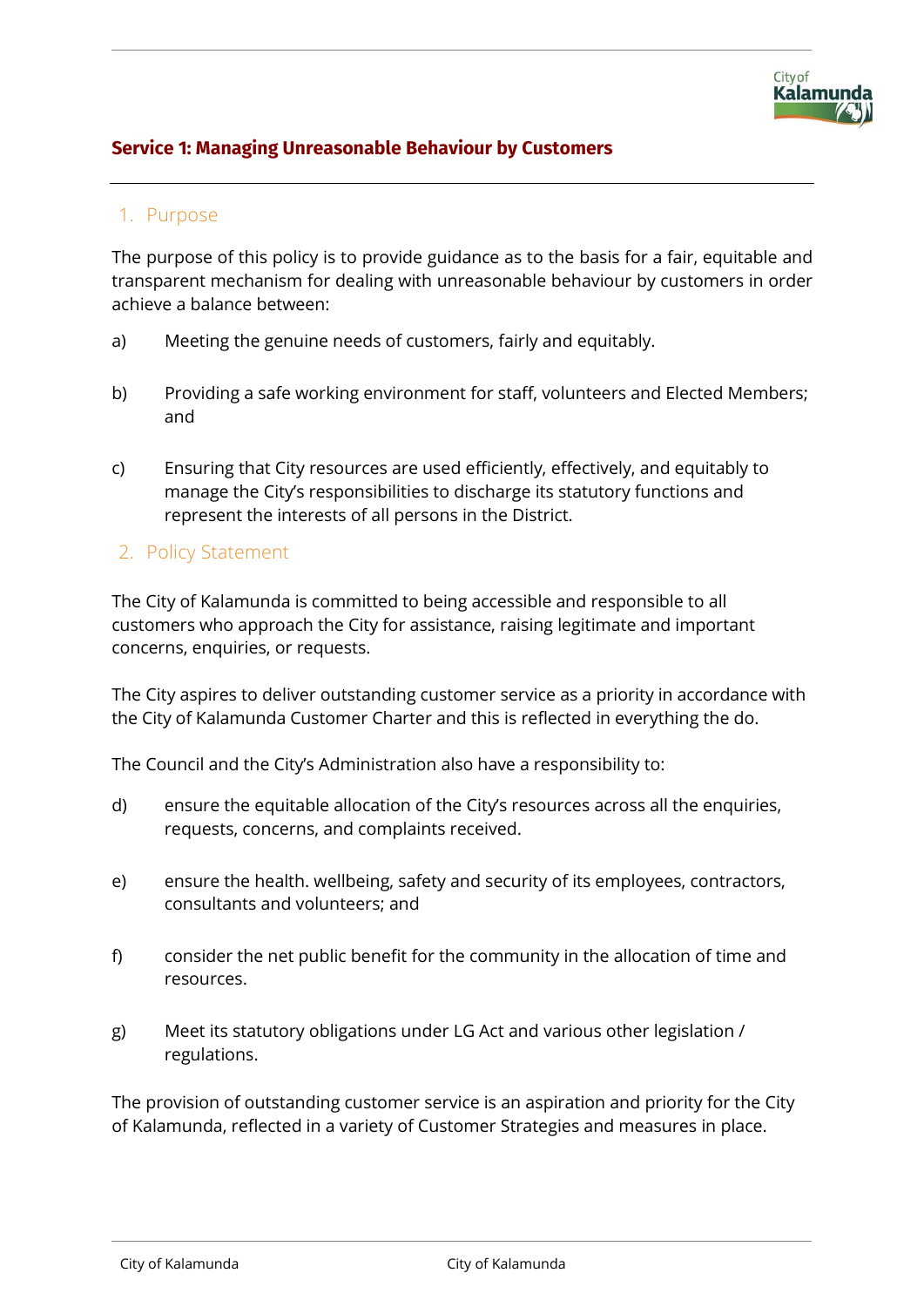

However, at times the expectations or demands of a person may exceed the City's ability to deliver.

Unfortunately, at times the expectations or demands of a person may exceed the City's ability to deliver which results is a variety of forms of unreasonable behaviour or conduct.

#### **What Constitutes Unreasonable Behaviour**

It is acknowledged that regardless of the standard of professional and positive customer service the City achieves, there will be a small percentage of customers whose issues cannot be dealt with to their satisfaction, and they engage in unreasonable behaviour in an attempt to obtain their desired outcome. This may include cases across all communication channels. In person, via email, phone and or via social media.

In a small number of cases, customers behave in a way that is inappropriate and may demonstrate the following unreasonable types of conduct:

- a) Unreasonable persistence
- b) Unreasonable demands
- c) Unreasonable lack of cooperation
- d) Unreasonable argument or
- e) Unreasonable behaviour

These conducts may take may forms as outline below.

#### Unreasonable persistence

Unreasonable persistence is continued and unrelenting conduct by a customer/complainant that has a disproportionate and unreasonable impact on our organisation, staff, services, time and/or resources.

Examples of unreasonable persistence include:

- persisting with issues even though they have been dealt with to finality.
- unwillingness to accept final decisions.
- attempting to engage with different departments across Council by contacting different officers across the organisation, including senior managers, the CEO, Mayor and Councillors in the hope of getting a different outcome.
- engaging with external organisations and individuals, by contacting State and Federal Members, associated entities, and other government agencies in the hope of getting a different outcome to the complaint.
- repeatedly contacting Council by phone calls, visits, letters, emails (including Cc'd correspondence) after being asked not to do so;
- lodging requests for service that, compared to requests of a similar nature lodged by other customers, are considered unreasonable in number.

### Unreasonable demands

Unreasonable demands are any demands (express or implied) that are made by a customer/complainant that have a disproportionate and unreasonable impact on our organisation, staff, services, time or resources. Examples of unreasonable demands include: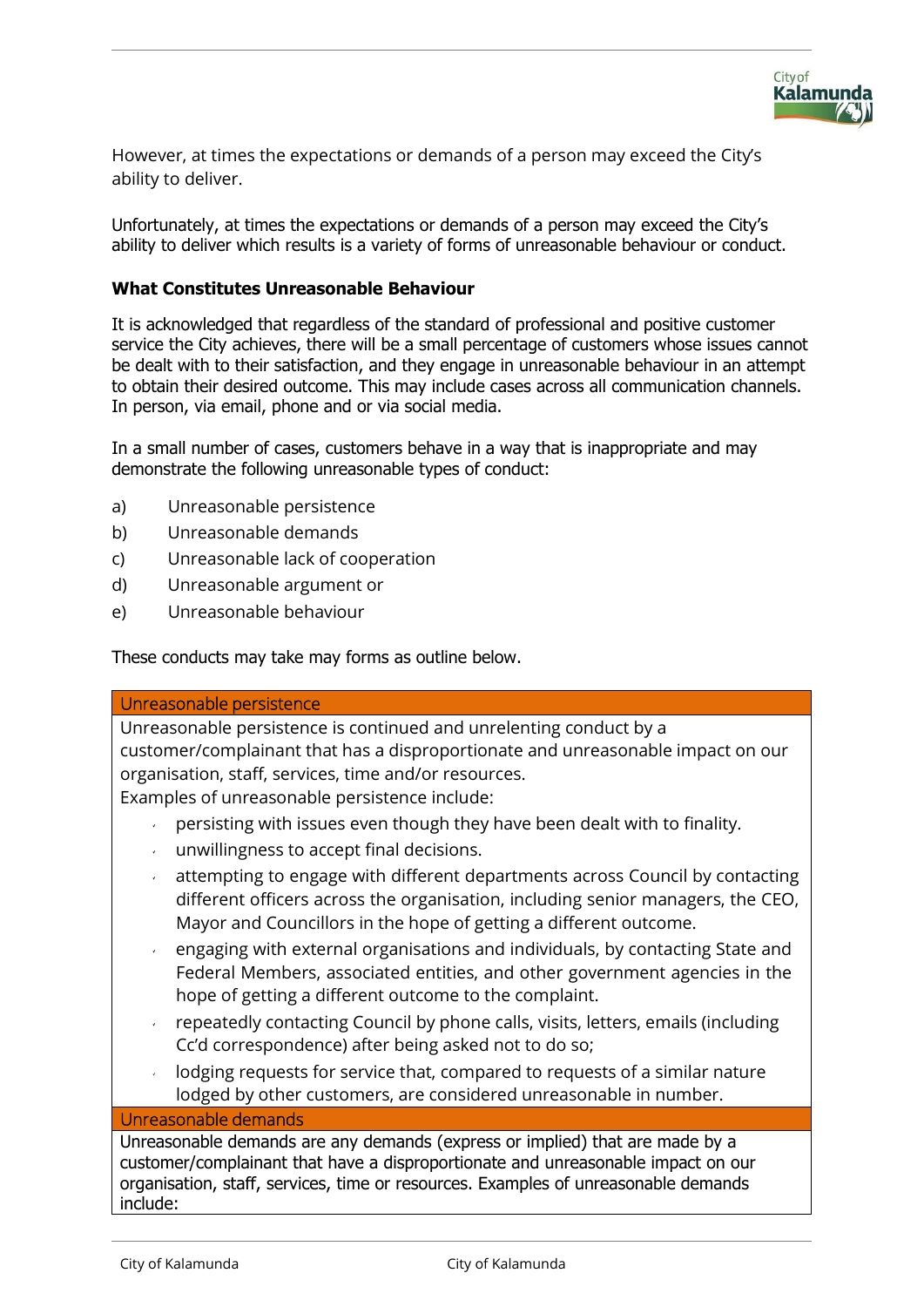

- raising issues outside of Council's responsibility.
- asking for outcomes that are unattainable or disproportionate to the issue e.g., termination or prosecution of an officer, an apology and/or compensation with no reasonable basis.
- requesting actions that are inappropriate or demanding for issues to be dealt with in a particular way, including requesting an immediate response.
- demanding answers to questions that have already b een responded to comprehensively and or repeatedly.
- changing their issues or desired outcome while their matter is being dealt with;
- demanding information that is not permitted to be disclosed/provided e.g., copies of sensitive documents, names, personal contact details of staff.
- insisting on talking to a senior manager, CEO, Mayor or Councillor personally when it is not appropriate or warranted.
- making threats with the intent to intimidate, harass, shame, seduce or portray themselves as being victimised when this is not the case.
- seeking regular and/or lengthy phone calls or face to face contact when it is not warranted.
- demanding or requesting to discuss complaint matters outside of office hours, including contacting Council Officers, Mayor or Councillors by their personal email or social media accounts.

#### Unreasonable lack of cooperation

Unreasonable lack of cooperation is an unwillingness and/or inability by a customer/complainant to cooperate with our organisation, staff, or complaints system and processes that results in a disproportionate and unreasonable use of our services, time and/or resources.

Examples of unreasonable lack of co-operation include:

- sending a constant stream of disorganised information without clearly defining any issue of complaint, or explaining how they relate to the core issue/s being complained about
- refusing to provide key documents that would assist in managing a complaint matter.
- $\sim$  dishonestly presenting the facts or being unwilling to consider other valid viewpoints.
- refusing to follow or accept City or Council instructions, suggestions or advice without a clear or justifiable reason for doing so:
- arguing frequently, and/or with intensity, that a particular solution is the correct one in the face of valid contrary arguments and explanations.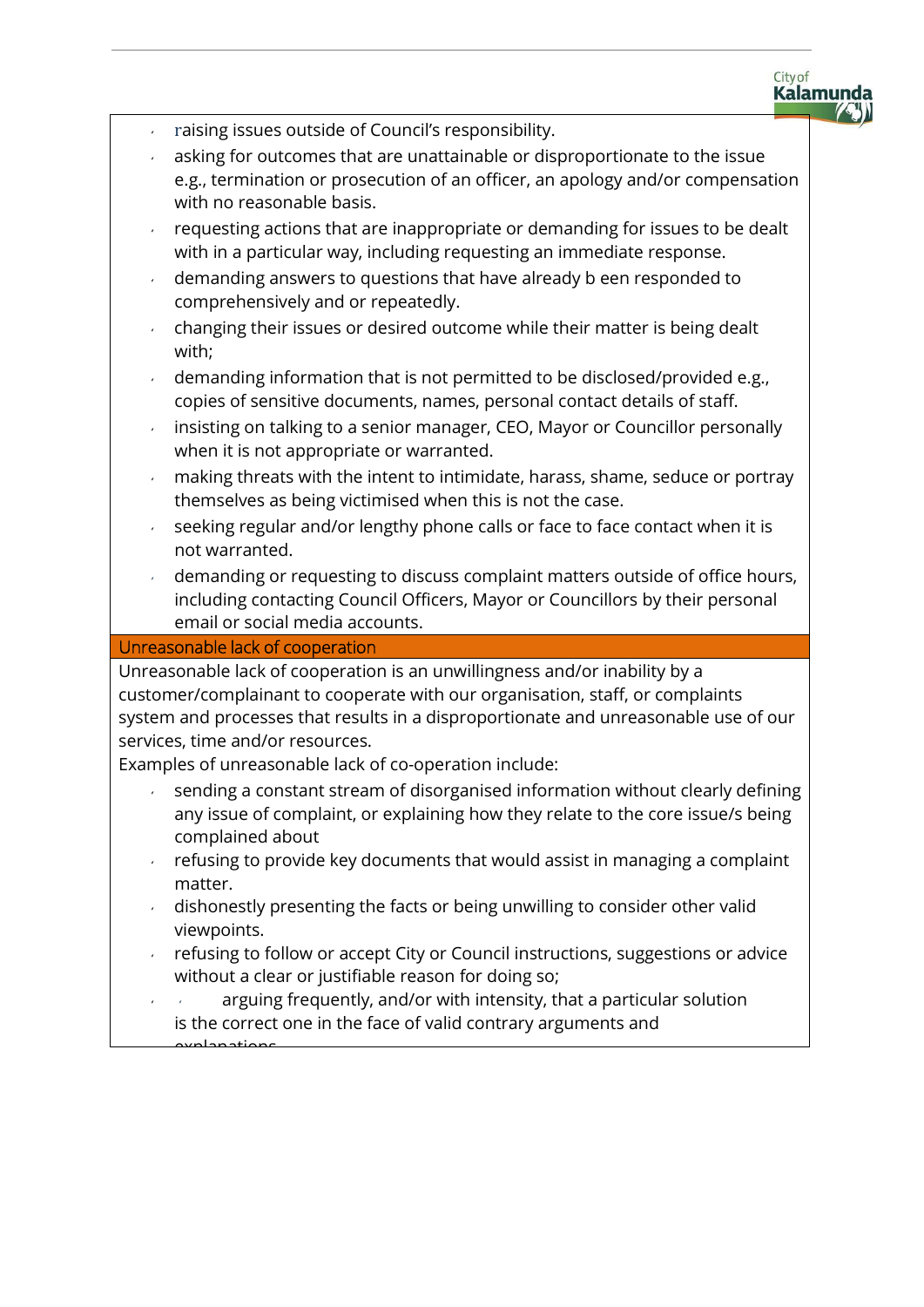#### Unreasonable argument

Unreasonable arguments include any arguments that are not based on reason or logic, that are incomprehensible, false, inflammatory or trivial and that disproportionately and unreasonably impact upon our organisation, staff, services, time, and/or resources. Arguments are unreasonable when they:

- fail to follow any logical sequence.
- are not supported by any evidence.
- lead a customer/complainant to reject all other valid and contrary arguments.
- are trivial when compared to the amount of time, resources and attention that the customer/complainant demands.
- are false, inflammatory or defamatory.

#### Unreasonable behaviour

Unreasonable behaviour is conduct that is unreasonable in all circumstances regardless of how stressed, angry or frustrated that a customer/complainant is; because it unreasonably compromises the health, safety and security of our staff, other service users or the customer/complainant. Examples of unreasonable behaviours include:

- acts of aggression, verbal abuse, derogatory, racist, sexist, or grossly defamatory remarks.
- harassment, intimidation, or physical violence.
- rude, confronting, and threatening correspondence.
- threats of harm to self or third parties, threats with a weapon or threats to damage property including bomb threats.
- stalking (in person or online);
- emotional manipulation.

# 3. Detail

All community members have the right to:

- a) ask questions in a respectful manner about the City and the services it provides.
- b) express opinions in a respectful manner about the City about the City's services; and
- c) lodge complaints about the City and the City's services.

The right to ask questions, express opinions and lodge complaints is not unqualified. The City may, and in some cases is legally obligated to, act when faced with unreasonable behaviour.

The employee's first obligation is to preserve the health and safety of themselves and others. There is no obligation upon an employee to continue an interaction with a customer who is engaging in verbally / physically abusive or threatening behaviour. The customer should be advised that the interaction will be terminated if the customer is unable to refrain from engaging in the unreasonable behaviour.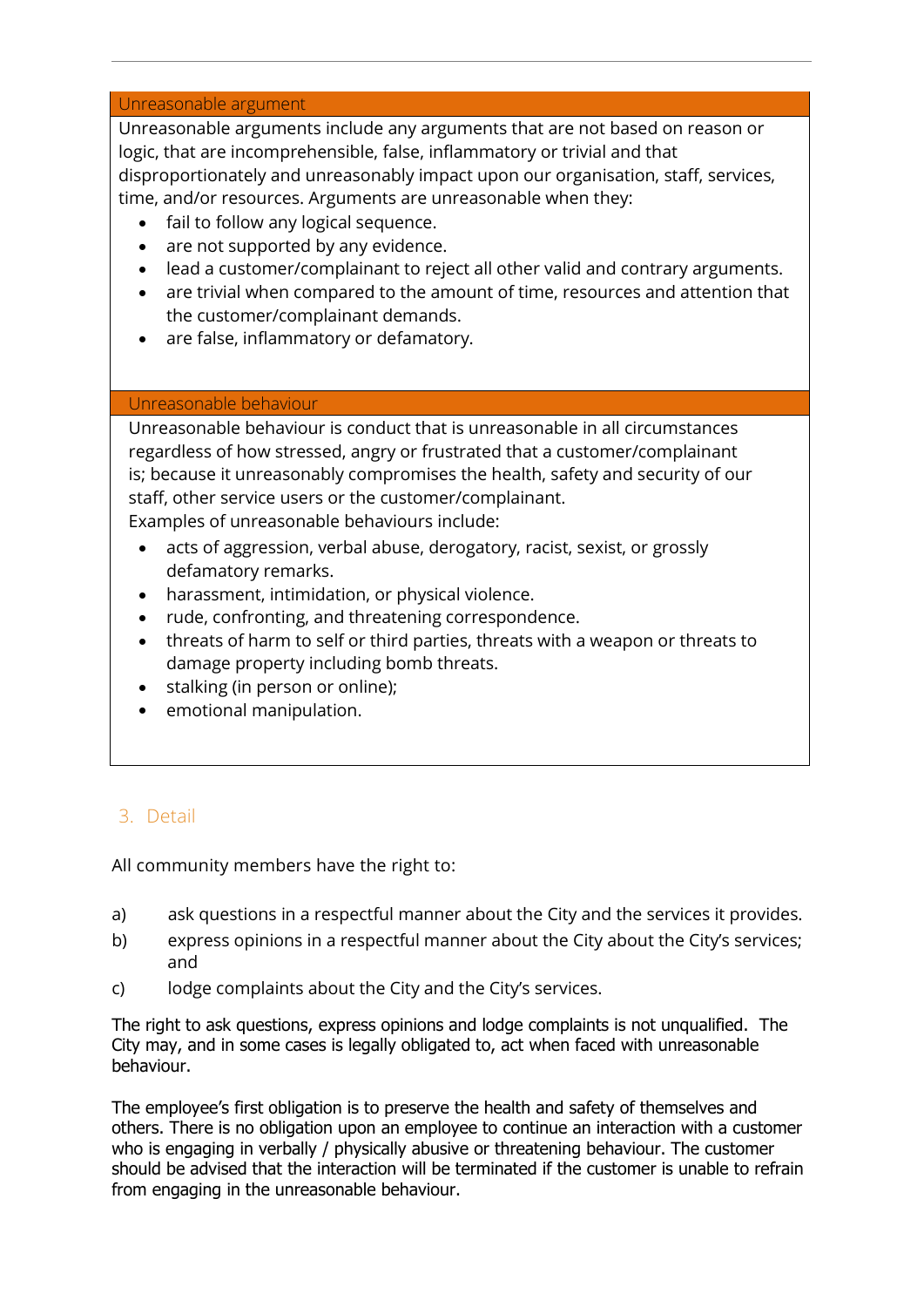If de-escalation of the customer's unreasonable behaviour is unsuccessful or not viable, the customer should be invited to engage again when reasonable behaviour is exhibited, and ty of the interaction terminated. Customer behaviour that involves physical assault of a persolial and particle in property damage, or serious threats of the same should be reported through an Incident Report to the department and to the police.

On occasions, a customer may have difficulty accepting the department's final decision on their complaint and may seek to engage in ongoing written correspondence or phone calls in an attempt to change the department's position

on the matter. In these circumstances, the employee should confirm the written information previously provided to the customer on their external appeal rights and indicate that no further written or verbal correspondence will be entered into in relation to the department's decision.

### **The Impact of Unreasonable Behaviour**

The impact upon those confronted by these behaviours will be in direct conflict with the city duty of care and the disproportionate amount of the City's time and resources and cause serious psychological stress or physical harm to employees and others.

All members of staff, volunteers and Elected Members have the right to be treated with respect and courtesy by members of the community.

The City has a responsibility to eliminate and reduce risks to mental and physical health and safety under Occupational Safety and Health legislation.

The City has a statutory responsibility to ensure resources are allocated efficiently, effectively and equitably. This includes minimising excessive diversion of resources to the personal benefit of individuals.

The City will provide staff with training to provide the best customer service possible, in accordance with its customer charter, while also managing difficult or aggressive customers.

At all times, the City's responses will remain reasonable and proportionate to the nature of the behaviour and its impact on the City's employees and resources. This includes having a due regard to the person's personal circumstances.

As a last resort, the City may limit the person's access to City services in the interest of protecting the City's employees and resources.

Such decisions will be made at a Director level and the person will be informed about the limits, the reasons for the decision and the options for review.

Nothing in this policy limits the capacity and legal requirement of the City to take immediate appropriate action where the unreasonable conduct involves:

- a) an imminent and readily apparent threat to the mental or physical health or wellbeing of Elected Members, employees, contractors, consultants, volunteers or others; and/or
- b) failure to obey a lawful instruction.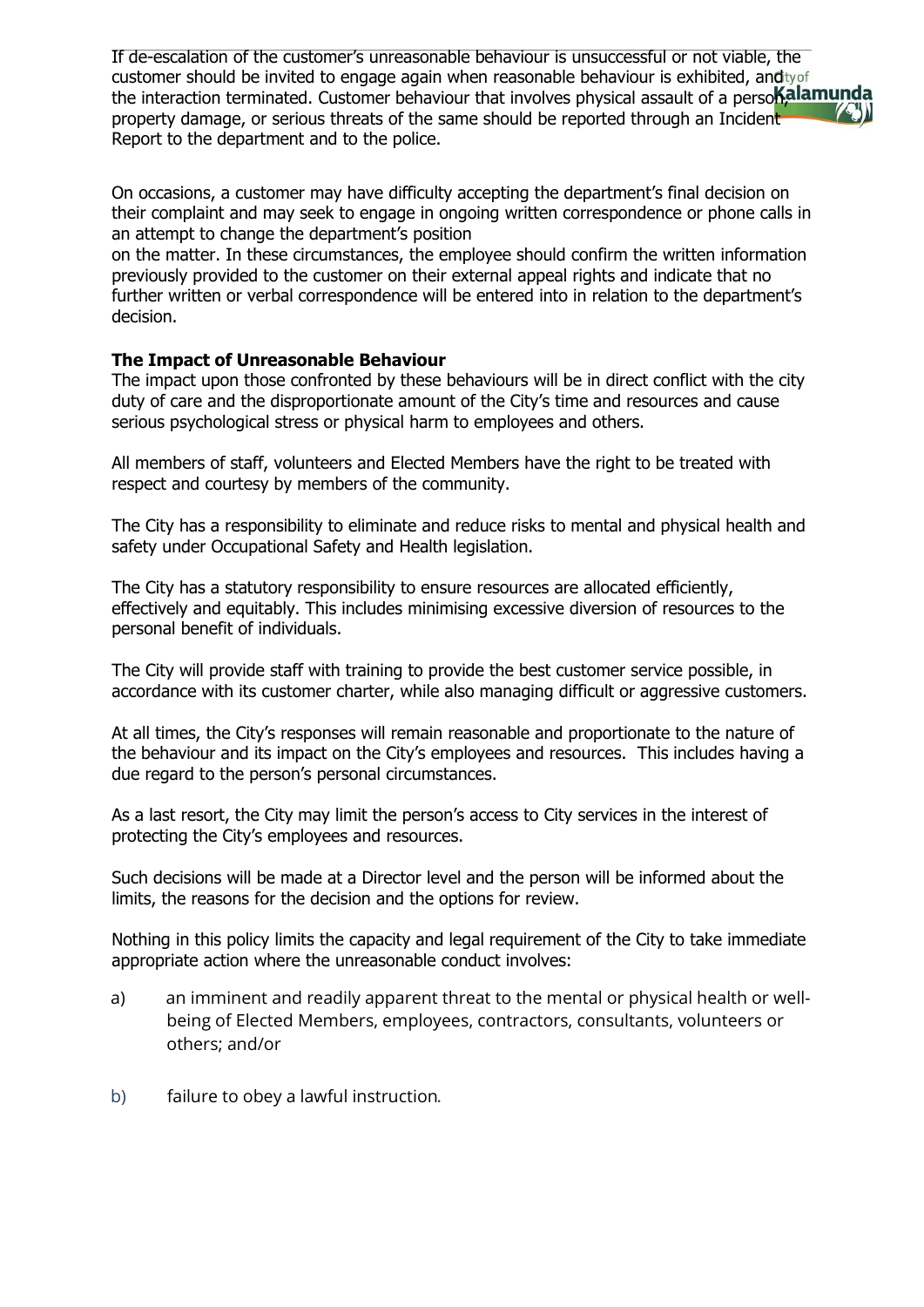## 4. Community Consultation



This policy does not require community consultation.

### 5. Governance

In accordance with the Local Government Act and the Ombudsman.

## 6. Measures of Success

Review of the volume of complaints and inappropriate behaviour over a 3-year period.

## 7. Definitions

### Unreasonable Behaviour

Unreasonable behaviour means behaviour that a reasonable person, having regard for the circumstances, would see as victimising, humiliating, undermining or threatening.

### Aggressive behaviour

Aggressive behaviors may be at any point along the scale from verbal aggression to actual physical violence.

### City of Kalamunda Customer Service Charter

The Customer Charter is a statement of standards which summarises our commitment to you. Our vision is to make 'our customers the 'key influencers' in the development, improvement and delivery of our services'. This means we aim to ensure all customer interactions with the City of Kalamunda are timely and meaningful. If not, we will use your feedback to improve them. This charter lets customers know what you can expect from us, and what to do if you feel these standards are not being met.

### Customer Service Principles

Our customer service principles outline our promise to you. We aim to ensure that customers:

- receive timely responses
- have meaningful interactions
- are made to feel like the only customer
- are helped to help themselves
- are informed and will help inform our services.